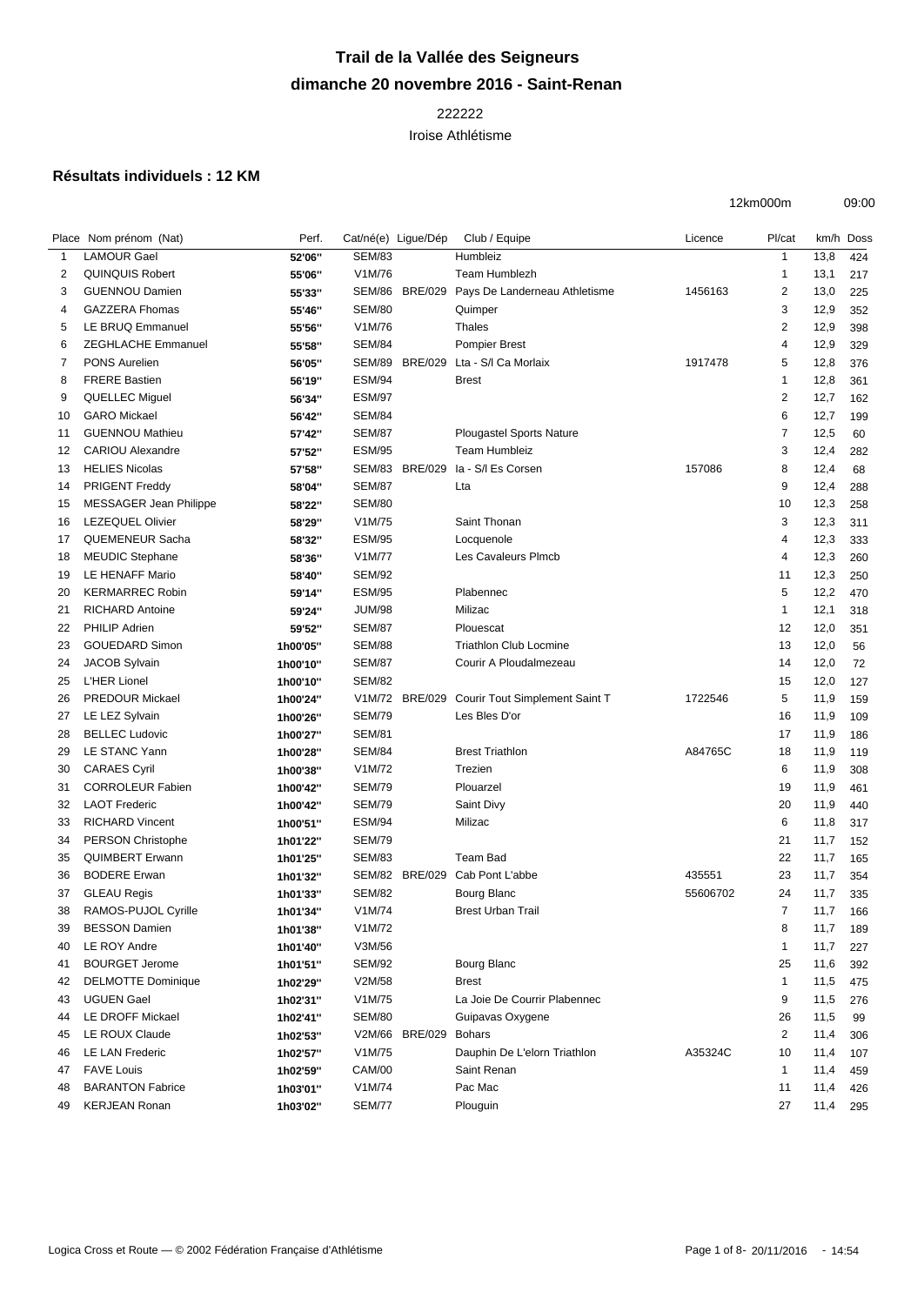| 50  | LE ROY Maxime              | 1h03'07" | <b>SEM/88</b>                     | Le Roy                       |         | 28             | 11,4     | 118 |
|-----|----------------------------|----------|-----------------------------------|------------------------------|---------|----------------|----------|-----|
| 51  | PEDEN Jean-christophe      | 1h03'16" | <b>SEM/83</b>                     | Team Humblezh                |         | 29             | 11,4     | 263 |
| 52  | <b>LE BRENN Pierre</b>     | 1h03'19" | V1M/69                            | <b>Brest</b>                 |         | 12             | 11,4     | 353 |
| 53  | <b>CAILLIBOTTE Bili</b>    | 1h03'43" | <b>SEM/85</b>                     | Wapiti                       | A75064C | 30             | 11,3     | 24  |
| 54  | <b>KEROUANTON Jeremy</b>   | 1h03'44" | <b>SEM/87</b>                     | Cts St Thonan                |         | 31             | 11,3     | 86  |
| 55  | <b>ENGLAND Barry</b>       | 1h04'02" | V2M/67                            | <b>Barry England</b>         |         | 3              | 11,2     | 46  |
|     | <b>ABILY Yannick</b>       |          |                                   |                              |         |                |          |     |
| 56  |                            | 1h04'05" | V1M/76                            |                              |         | 13             | 11,2     | 1   |
| 57  | <b>ARZEL Stephne</b>       | 1h04'21" | V1M/75                            | Ploudalmezeau                |         | 14             | 11,2     | 407 |
| 58  | <b>BENIC Adrien</b>        | 1h04'24" | <b>SEM/91</b>                     |                              |         | 32             | 11,2     | 11  |
| 59  | <b>SORNET Ludovic</b>      | 1h04'25" | V1M/76                            | Team Humblezh                |         | 15             | 11,2     | 177 |
| 60  | LE HER Pierre              | 1h04'33" | V1M/73                            |                              |         | 16             | 11,2     | 226 |
| 61  | <b>GOUYET Sylvain</b>      | 1h04'38" | <b>SEM/90</b>                     |                              |         | 33             | 11,1     | 201 |
| 62  | LE HUEROU Eric             | 1h05'00" | V1M/68                            | Guilers                      |         | 17             | 11,1     | 106 |
| 63  | QUENTEL Jean-luc           | 1h05'15" | V2M/65                            |                              |         | 4              | 11,0     | 163 |
| 64  | PREVEL Christophe          | 1h05'48" | <b>SEM/80</b>                     | Lanrivoare                   |         | 34             | 10,9     | 408 |
| 65  | <b>QUINQUIS Patrick</b>    | 1h05'52" | V2M/66                            | Plouzane                     |         | 5              | 10,9     | 339 |
| 66  | LE GALLIARD Thomas         | 1h05'55" | <b>SEM/89</b>                     | <b>Brest</b>                 |         | 35             | 10,9     | 323 |
| 67  | <b>FAVE Daniel</b>         | 1h06'10" | V2M/66                            |                              |         | 6              | 10,9     | 49  |
| 68  | <b>LAUVERNIER Damien</b>   | 1h06'11" | <b>SEM/87</b>                     | Saint Renan                  |         | 36             | 10,9     | 478 |
| 69  | <b>BENIC Clement</b>       | 1h06'11" | <b>SEM/92</b>                     |                              |         | 37             | 10,9     | 12  |
| 70  | <b>BEGOC Eddy</b>          | 1h06'15" | <b>SEM/79</b>                     |                              |         | 38             | 10,9     | 9   |
| 71  | PAUGAM Andre               | 1h06'16" | V2M/64                            | <b>Bibus</b>                 |         | 7              | 10,9     | 147 |
| 72  | <b>CONGAR Andre</b>        | 1h06'16" | V2M/57                            | Gouesnou                     |         | 8              | 10,9     | 298 |
| 73  | <b>MADEC</b> Stephane      | 1h06'17" | V1M/67                            | Landerneau                   |         | 18             | 10,9     | 294 |
| 74  | LE BROUSSE Alain           | 1h06'27" | V2M/66                            | Ploudalmezeau                |         | 9              | 10,8     | 368 |
| 75  | <b>BOUCHER Frederic</b>    |          | V2M/63                            | <b>Brest</b>                 |         | 10             | 10,8     | 389 |
|     | PLAINEAU Jean Luc          | 1h06'28" | V2M/64                            | Cavale Blanche               |         | 11             | 10,8     |     |
| 76  |                            | 1h06'34" |                                   |                              |         |                |          | 293 |
| 77  | <b>RICHARD Stephane</b>    | 1h06'40" | V1M/74                            | Ploudalmezeau                |         | 19             | 10,8     | 325 |
| 78  | LE SAEC Thierry            | 1h06'41" | V1M/76                            | Gouesnou                     |         | 20             | 10,8     | 467 |
| 79  | <b>FLOCH David</b>         | 1h06'49" | V1M/73                            | Iroise Triathon              |         | 21             | 10,8     | 399 |
| 80  | <b>SIBIRIL Gilbert</b>     | 1h06'50" | V1M/68                            | Redeg 29 Plourin Les Morlaix |         | 22             | 10,8     | 273 |
| 81  | ARNOLDY Jerome             | 1h06'54" | <b>SEM/87</b>                     |                              |         | 39             | 10,8     | 5   |
| 82  | <b>PALLIER Marc</b>        | 1h06'54" | V1M/70                            |                              |         | 23             | 10,8     | 262 |
| 83  | <b>LAMOUR Sebastien</b>    | 1h07'03" | V1M/74                            |                              |         | 24             | 10,7     | 391 |
| 84  | <b>LAMIL Raphael</b>       | 1h07'19" | V1M/75                            |                              |         | 25             | 10,7     | 89  |
| 85  | <b>LUCAS Damien</b>        | 1h07'22" | <b>SEM/83</b>                     |                              |         | 40             | 10,7     | 132 |
| 86  | <b>GOURET Stephane</b>     | 1h07'30" | V1M/75                            | <b>Brest</b>                 |         | 26             | 10,7     | 463 |
| 87  | LE BORGNE Gerald           | 1h07'32" | <b>SEM/85</b>                     | <b>Brest</b>                 |         | 41             | 10,7     | 447 |
| 88  | DAVID Ronan                | 1h07'42" | <b>SEM/90</b>                     |                              |         | 42             | 10,6     | 195 |
|     | 89 LE VELLY Daniel         | 1h07'48" | V1M/76                            |                              |         | 27             | 10,6 121 |     |
| 90  | ROUVRAIS Valentin          | 1h07'53" | <b>CAM/00</b>                     | Saint Renan                  |         | $\overline{c}$ | 10,6     | 422 |
| 91  | <b>CAZALA Lennaic</b>      | 1h08'00" | <b>SEM/79</b>                     | Bles D Or Gouesnou           |         | 43             | 10,6     | 28  |
| 92  | <b>PARE Vincent</b>        | 1h08'13" | <b>SEM/81</b>                     | Gouesnou                     |         | 44             | 10,6     | 419 |
| 93  | LE BRAS Jean Claude        | 1h08'19" | V1M/70                            | Team Cam                     |         | 28             | 10,5     | 343 |
| 94  | <b>MOULIN Dominique</b>    | 1h08'26" | V2M/62                            | <b>Brest</b>                 |         | 12             | 10,5     | 341 |
| 95  | STEPHAN Xavier             | 1h08'27" | <b>SEM/80</b>                     | Landerneau                   |         | 45             | 10,5     | 359 |
| 96  | <b>MENEZ Gwendal</b>       |          | V2M/66                            | Trecobat                     |         | 13             | 10,5     |     |
|     | <b>TEFFO Thomas</b>        | 1h08'27" |                                   |                              |         |                |          | 436 |
| 97  |                            | 1h08'28" | CAM/00                            | <b>Brest</b>                 |         | 3              | 10,5     | 411 |
| 98  | <b>BOLLOCH Olivier</b>     | 1h08'30" | <b>SEM/81</b>                     | Dauphin Elorn                |         | 46             | 10,5     | 387 |
| 99  | <b>BRETON Arnaud</b>       | 1h08'37" | SEM/90                            |                              |         | 47             | 10,5     | 19  |
| 100 | <b>CHAPALIN Christophe</b> | 1h08'51" | <b>SEM/77</b>                     | Trezien                      |         | 48             | 10,5     | 360 |
| 101 | <b>ABIVEN Jeremy</b>       | 1h08'59" | <b>ESM/95</b>                     |                              |         | 7              | 10,4     | 183 |
| 102 | <b>MEJLIOUI Tarik</b>      | 1h09'03" | <b>SEM/86</b>                     | Saint Renan                  |         | 49             | 10,4     | 290 |
|     | 103 EURIN Luc              | 1h09'09" | SEM/81 BRE/029 la - S/l Es Corsen |                              | 1736794 | 50             | 10,4     | 47  |
| 104 | <b>GERMAIN Remi</b>        | 1h09'15" | <b>SEM/88</b>                     |                              |         | 51             | 10,4     | 200 |
| 105 | <b>LHOSTIS Frederic</b>    | 1h09'21" | V1M/68                            | Team Humblezh                |         | 29             | 10,4     | 128 |
| 106 | <b>TOANEN Denis</b>        | 1h09'42" | V2M/66                            | <b>Brest</b>                 |         | 14             | 10,3     | 403 |
| 107 | <b>COUM Anne-sophie</b>    | 1h09'42" | <b>SEF/84</b>                     | Semelles De Vent             |         | 1              | 10,3     | 193 |
| 108 | <b>ANDRE Sebastien</b>     | 1h09'44" | <b>SEM/83</b>                     | Pompiers Saint Renan         |         | 52             | 10,3     | 184 |
|     | 109 GUELOU Jeremy          | 1h09'47" | <b>SEM/85</b>                     |                              |         | 53             | 10,3     | 59  |
|     | 110 LE BARS Samuel         | 1h10'14" | <b>SEM/89</b>                     | Footing Landerneen           |         | 54             | 10,3     | 92  |
|     |                            |          |                                   |                              |         |                |          |     |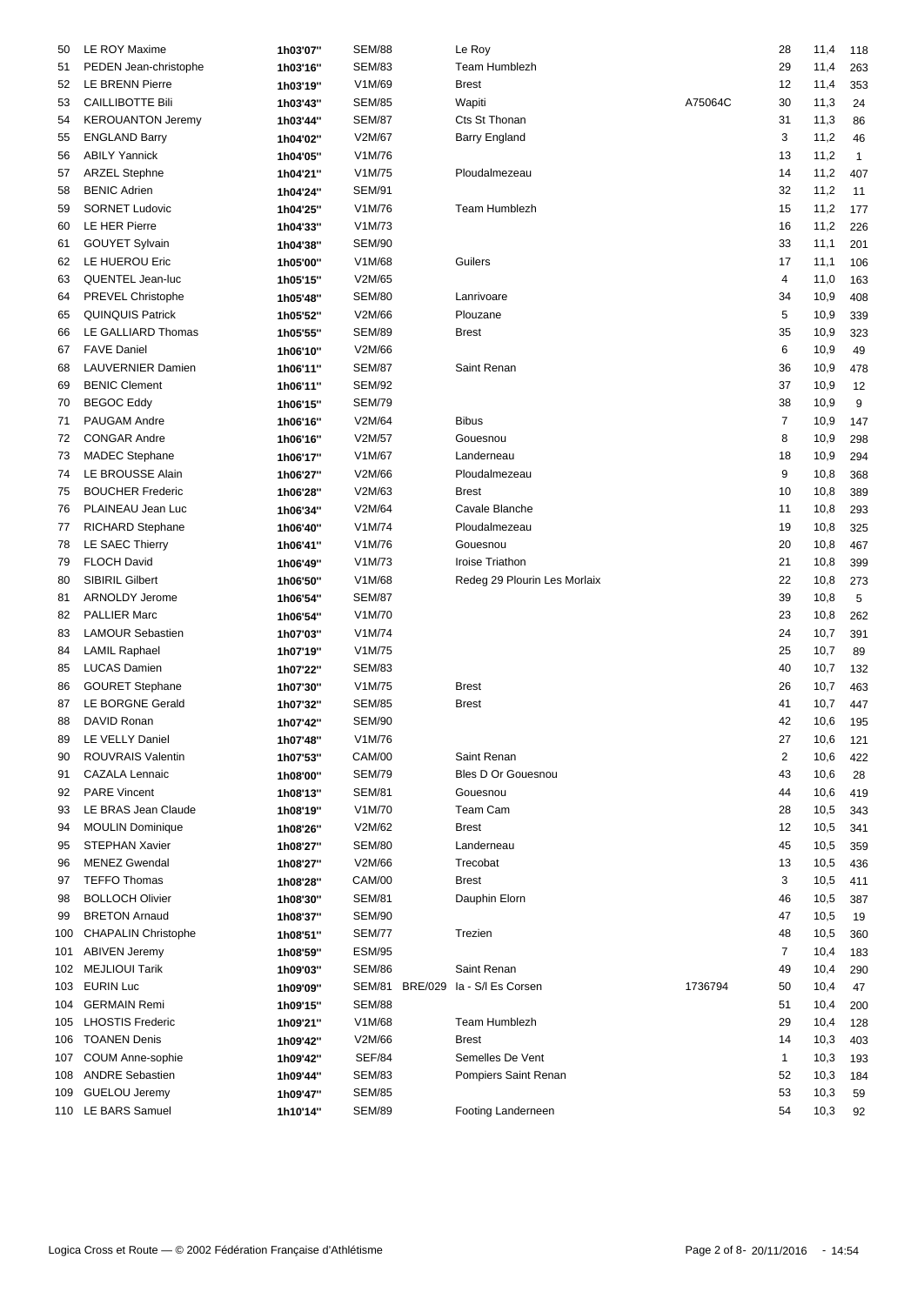| 111 | <b>BRAMOULLE Christophe</b>              | 1h10'24"             | <b>SEM/80</b>  |                              |          | 55             | 10,2 | 18  |
|-----|------------------------------------------|----------------------|----------------|------------------------------|----------|----------------|------|-----|
|     | 112 L'HOSTIS Mickael                     | 1h10'27"             | <b>SEM/90</b>  |                              |          | 56             | 10,2 | 255 |
| 113 | <b>CHENEVIERE Remi</b>                   | 1h10'41"             | <b>SEM/89</b>  | <b>Brest Goelopeurs</b>      |          | 57             | 10,2 | 31  |
| 114 | <b>CLOATRE Antoie</b>                    | 1h10'42"             | <b>CAM/00</b>  | Saint Renan                  |          | 4              | 10,2 | 439 |
| 115 | <b>BERNARD Erwan</b>                     | 1h10'46"             | V1M/75         | Gouesnou                     |          | 30             | 10,2 | 357 |
| 116 | <b>JOUAN Laurent</b>                     | 1h10'48"             | V2M/67         |                              |          | 15             | 10,2 | 80  |
| 117 | <b>GOURIOU Mickael</b>                   | 1h10'53"             | V1M/71         | <b>Team Humblezh</b>         |          | 31             | 10,2 | 239 |
| 118 | <b>KEREBEL Andre</b>                     | 1h10'58"             | V2M/65         |                              |          | 16             | 10,1 | 243 |
| 119 | CAUSEUR Jean Marie                       | 1h11'01"             | <b>SEM/81</b>  | Locmaria                     |          | 58             | 10,1 | 393 |
| 120 | <b>HELIES Jean Michel</b>                | 1h11'10"             | V3M/53         | Humblezh                     |          | $\overline{2}$ | 10,1 | 286 |
| 121 | LE BARS Anthony                          |                      | <b>SEM/87</b>  | Saint Renan                  |          | 59             | 10,1 | 455 |
|     | <b>OMNES Ingrid</b>                      | 1h11'13"<br>1h11'29" | <b>SEF/79</b>  | Ploudalmezeau                |          | $\overline{2}$ |      |     |
| 122 | LE FRANC Sebastien                       |                      | <b>SEM/86</b>  | Saint Renan                  |          |                | 10,1 | 473 |
| 123 |                                          | 1h11'33"             |                | <b>Brest</b>                 |          | 60             | 10,1 | 285 |
| 124 | <b>COUTUREAU Victor</b>                  | 1h11'38"             | <b>SEM/85</b>  |                              |          | 61             | 10,1 | 395 |
| 125 | LE REUN Thierry                          | 1h11'39"             | V2M/67         |                              |          | 17             | 10,0 | 252 |
| 126 | <b>SIMON Michel</b>                      | 1h11'43"             | V3M/57         |                              |          | 3              | 10,0 | 220 |
| 127 | <b>RILHO Mickael</b>                     | 1h11'52"             | <b>SEM/85</b>  |                              |          | 62             | 10,0 | 218 |
| 128 | <b>JAOUEN Patrick</b>                    | 1h11'58"             | V1M/72         | <b>Bles D Or Gouesnou</b>    |          | 32             | 10,0 | 75  |
| 129 | GAUVARD Jean-guy                         | 1h12'04"             | V1M/71         | <b>Team Saint Renan</b>      |          | 33             | 10,0 | 54  |
| 130 | <b>CHERRIER Stanislas</b>                | 1h12'04"             | <b>SEM/85</b>  |                              |          | 63             | 10,0 | 32  |
| 131 | <b>COATANTIEC Joel</b>                   | 1h12'12"             | V2M/64         | Footing Landerneen           |          | 18             | 10,0 | 221 |
| 132 | <b>BRETON Hubert</b>                     | 1h12'19"             | V2M/67         |                              |          | 19             | 10,0 | 20  |
| 133 | <b>BRIANT Alain</b>                      | 1h12'33"             | V1M/70         |                              |          | 34             | 9,9  | 21  |
| 134 | <b>MARTEAU Denis</b>                     | 1h12'48"             | V2M/60         | Pac Mac                      |          | 20             | 9,9  | 449 |
| 135 | ARGOUAL'CH Jean Jacques                  | 1h13'02"             | V2M/65         | Landerneau                   |          | 21             | 9,9  | 345 |
| 136 | <b>WUNSCH Christophe</b>                 | 1h13'04"             | V1M/75         | Blat                         |          | 35             | 9,9  | 379 |
| 137 | <b>WUNSCH Aline</b>                      | 1h13'05"             | <b>SEF/80</b>  | <b>Blat</b>                  |          | 3              | 9,9  | 380 |
| 138 | PAUGAM Carole                            | 1h13'05"             | SEF/86 BRE/029 | la - S/I Es Corsen           | 1855850  | 4              | 9,9  | 148 |
| 139 | <b>BIHAN Christophe</b>                  | 1h13'06"             | V1M/75         |                              |          | 36             | 9,8  | 190 |
| 140 | <b>POTIN Marc</b>                        | 1h13'09"             | V1M/68         | Saint Renan                  |          | 37             | 9,8  | 326 |
| 141 | <b>QUEMENEUR Renaud</b>                  | 1h13'10"             | V1M/67         | Locquenole                   |          | 38             | 9,8  | 334 |
| 142 | <b>MOULLEC Ronan</b>                     | 1h13'11"             | V1M/67         | Plouzane                     |          | 39             | 9,8  | 381 |
| 143 | LE NAVENEC Thierry                       | 1h13'12"             | V1M/71         | <b>Bles D Or Gouesnou</b>    |          | 40             | 9,8  | 112 |
| 144 | PONDAVEN Ludovic                         | 1h13'14"             | <b>SEM/87</b>  | Cmbk                         |          | 64             | 9,8  | 448 |
| 145 | JEZEQUEL Roland                          | 1h13'18"             | V2M/67         | Cap Sur Dirinon              |          | 22             | 9,8  | 242 |
| 146 | <b>LANDURE Gerard</b>                    |                      | V2M/61         | Guipronvel                   |          | 23             | 9,8  | 430 |
|     |                                          | 1h13'19"             | <b>SEM/80</b>  | Team Trail De L'aber Benoit  |          | 65             |      |     |
| 147 | LE VAILLANT Sylvain<br>LE POLLES Laurent | 1h13'20"             |                |                              |          |                | 9,8  | 120 |
| 148 |                                          | 1h13'26"             | <b>SEM/82</b>  | Les Bles D'or                |          | 66             | 9,8  | 115 |
|     | 149 LE GOFF Bernard                      | 1h13'31"             | V2M/62         | Milizac                      |          | 24             | 9,8  | 312 |
|     | 150 HAVAUX Samuel                        | 1h13'32"             | <b>JUM/98</b>  |                              |          | $\sqrt{2}$     | 9,8  | 67  |
| 151 | <b>KEREBEL Florian</b>                   | 1h13'34"             | <b>SEM/93</b>  |                              |          | 67             | 9,8  | 244 |
|     | 152 ABIVEN Olivier                       | 1h13'43"             | V1M/75         | Milizac                      |          | 41             | 9,8  | 322 |
| 153 | <b>MEUDEC Thierry</b>                    | 1h13'43"             | V1M/67         | Koala                        | 57150136 | 42             | 9,8  | 340 |
| 154 | <b>JACOPIN Elise</b>                     | 1h13'43"             | <b>SEF/88</b>  | <b>Ploemeur Triathlon</b>    | A63293C  | 5              | 9,8  | 73  |
| 155 | <b>CORFA Lionel</b>                      | 1h13'47"             | <b>SEM/80</b>  | Plouneventer                 |          | 68             | 9,8  | 423 |
| 156 | <b>ROUE Emmanuel</b>                     | 1h13'54"             | V1M/76         | <b>Brest</b>                 |          | 43             | 9,7  | 477 |
| 157 | <b>CASTEL Tristan</b>                    | 1h13'54"             | <b>CAM/00</b>  | Saint Renan                  |          | 5              | 9,7  | 438 |
| 158 | PELLEAU Dominique                        | 1h13'54"             | V3M/56         | Koala                        | 20417337 | 4              | 9,7  | 305 |
| 159 | LIORZOU Christophe                       | 1h13'57"             | V1M/76         |                              |          | 44             | 9,7  | 130 |
| 160 | <b>CABON Patrice</b>                     | 1h14'05"             | V1M/75         | Plougastel                   |          | 45             | 9,7  | 446 |
| 161 | <b>CHIRON Gilles</b>                     | 1h14'06"             | V3M/57         | Presqu'ile De Crozon Jogging |          | 5              | 9,7  | 34  |
| 162 | <b>PELLEAU Didier</b>                    | 1h14'17"             | V1M/68         | <b>Team Humblezh</b>         |          | 46             | 9,7  | 264 |
| 163 | QUENTEL Jeremy                           | 1h14'20"             | <b>SEM/88</b>  | Koala Kerhuon                |          | 69             | 9,7  | 164 |
| 164 | PIRIOU Raymond                           | 1h14'25"             | V2M/59         |                              |          | 25             | 9,7  | 155 |
| 165 | <b>KERMORGANT Eric</b>                   | 1h14'28"             | V2M/65         | Blat                         |          | 26             | 9,7  | 402 |
| 166 | <b>LEGROUX Jean Louis</b>                | 1h14'29"             | V3M/57         | <b>Acdc Coataudon</b>        |          | 6              | 9,7  | 123 |
| 167 | <b>GIRAUD Olivier</b>                    | 1h14'30"             | <b>SEM/85</b>  | <b>Brest</b>                 |          | 70             | 9,7  | 383 |
| 168 | <b>LE GALL Patrick</b>                   |                      | V2M/66         | Galouperien Milizac          |          | 27             | 9,7  | 248 |
| 169 | <b>AVELINE Anaig</b>                     | 1h14'32"             | <b>SEF/82</b>  | Plabennec                    |          | 6              | 9,7  | 476 |
|     | <b>AVELINE Mathias</b>                   | 1h14'33"             | <b>SEM/77</b>  | Trecobat                     |          | 71             |      |     |
| 170 |                                          | 1h14'38"             |                |                              |          |                | 9,6  | 443 |
|     | 171 DAVID Mickael                        | 1h14'38"             | <b>SEM/86</b>  |                              |          | 72             | 9,6  | 42  |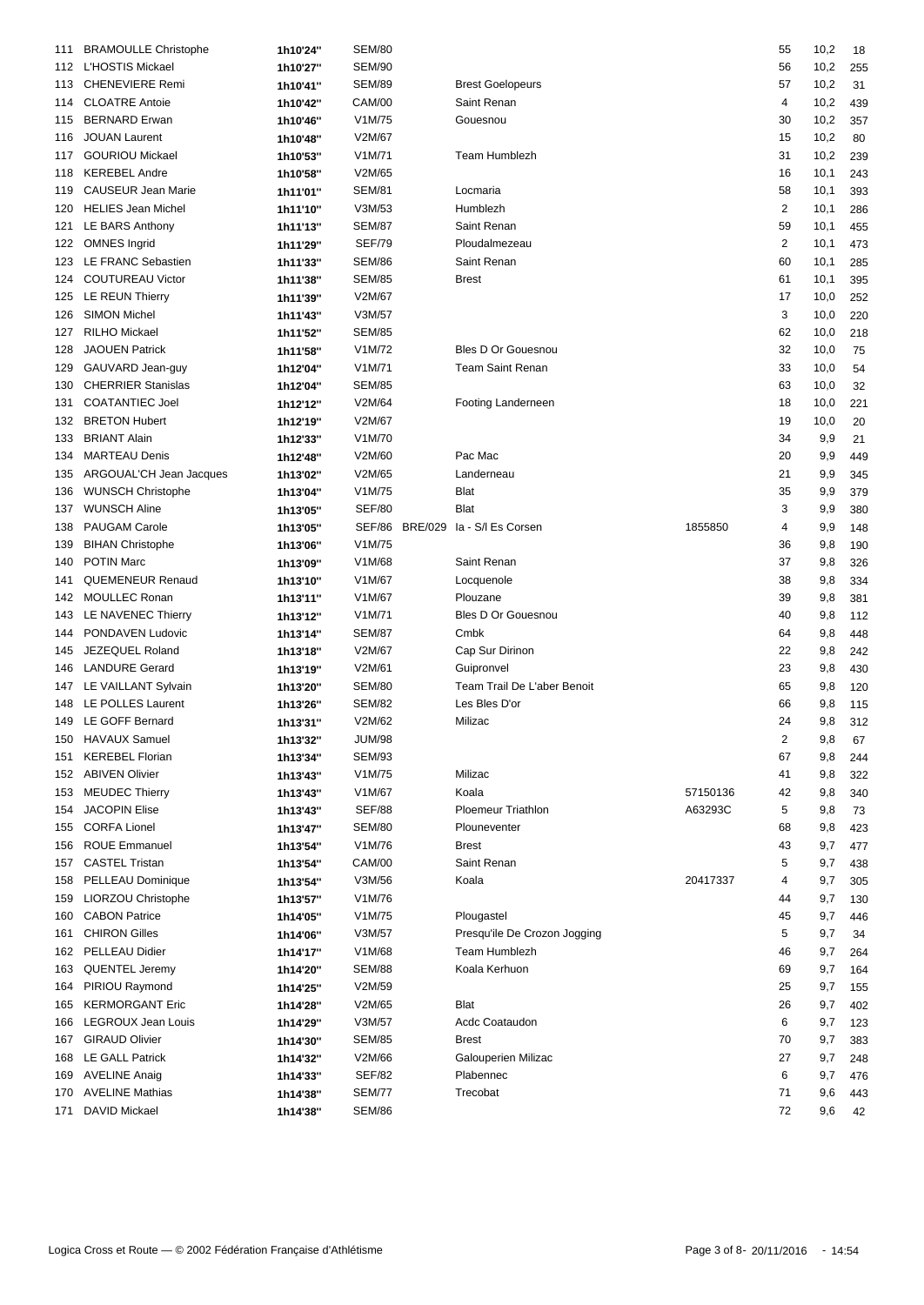| 172 | <b>MINGANT Xavier</b>       | 1h14'42" | V2M/66        | Ble D Or Gouesnou             |         | 28             | 9,6     | 141 |
|-----|-----------------------------|----------|---------------|-------------------------------|---------|----------------|---------|-----|
| 173 | <b>MAINS Samuel</b>         | 1h14'45" | <b>SEM/89</b> |                               |         | 73             | 9,6     | 133 |
| 174 | <b>LARREUR Claude</b>       | 1h14'47" | V2M/64        | Gouesnou                      |         | 29             | 9,6     | 300 |
|     | 175 KEREBEL Erwan           | 1h14'47" | <b>SEM/78</b> | <b>Bles Dor Gouesnou</b>      |         | 74             | 9,6     | 83  |
| 176 | <b>PENNEC Loic</b>          | 1h14'47" | <b>SEM/85</b> | Bourg Blanc                   |         | 75             | 9,6     | 374 |
| 177 | <b>GUEGANTON Solene</b>     | 1h14'48" | <b>SEF/83</b> | Plourin                       |         | $\overline{7}$ | 9,6     | 468 |
|     | PELLEN Jerome               |          |               |                               |         |                |         |     |
| 178 | <b>CHANTELOU Kevin</b>      | 1h14'58" | <b>SEM/84</b> | Plouguin                      |         | 76             | 9,6     | 375 |
| 179 |                             | 1h14'58" | <b>SEM/84</b> |                               |         | 77             | 9,6     | 232 |
| 180 | <b>DEBOEVRE Dominique</b>   | 1h14'58" | V3M/55        | Sobhi Sport Brest             | T197442 | $\overline{7}$ | 9,6     | 43  |
| 181 | LE GOFF Laurent             | 1h15'03" | <b>SEM/80</b> | Brest                         |         | 78             | 9,6     | 344 |
| 182 | PAUGAM Bruno                | 1h15'04" | V2M/65        | Guilers                       |         | 30             | 9,6     | 471 |
| 183 | <b>BIZIEN Rozenn</b>        | 1h15'05" | V1F/75        | <b>Breles</b>                 |         | $\mathbf{1}$   | 9,6     | 330 |
| 184 | <b>LEMASSON Cedric</b>      | 1h15'09" | <b>SEM/79</b> |                               |         | 79             | 9,6     | 124 |
| 185 | <b>COLIN Philippe</b>       | 1h15'10" | V2M/65        | Lanrivoare                    |         | 31             | 9,6     | 491 |
| 186 | <b>VALLE Marie</b>          | 1h15'13" | <b>SEF/88</b> | Hillion                       |         | 8              | 9,6     | 388 |
| 187 | <b>CHAUVET Sophie</b>       | 1h15'21" | <b>SEF/80</b> |                               |         | 9              | 9,6     | 30  |
| 188 | <b>CASTEL Alexandre</b>     | 1h15'25" | <b>SEM/87</b> |                               |         | 80             | 9,5     | 231 |
| 189 | <b>BIZIEN Emmanuel</b>      | 1h15'36" | <b>SEM/84</b> | <b>Brest</b>                  |         | 81             | 9,5     | 444 |
| 190 | <b>TEFFO Ludovic</b>        | 1h15'39" | V1M/74        | <b>Brest</b>                  |         | 47             | 9,5     | 410 |
| 191 | <b>COM Yannick</b>          | 1h15'39" | V2M/65        | Ploudalmezeau                 |         | 32             | 9,5     | 434 |
| 192 | <b>JESTIN Melanie</b>       | 1h15'40" | <b>SEF/82</b> | <b>Bles D'or Gouesnou</b>     |         | 10             | 9,5     | 77  |
| 193 | LE GOFF Stephane            | 1h15'49" | V2M/67        | Plouguerneau Courir Pour Owen |         | 33             | 9,5     | 103 |
| 194 | <b>LEPIOUF Gerard</b>       | 1h15'59" | V2M/66        | <b>Brest</b>                  |         | 34             | 9,5     | 363 |
| 195 | <b>LAOT Denis</b>           | 1h15'59" | V2M/59        | Lanrivoare                    |         | 35             | 9,5     | 460 |
| 196 | <b>HAMACEK Alexis</b>       | 1h16'07" | <b>SEM/81</b> |                               |         | 82             | 9,5     | 64  |
|     | <b>CROGUENNEC Andre</b>     |          |               |                               |         |                | 9,5     |     |
| 197 | <b>BLOUET Gwendal</b>       | 1h16'08" | V2M/60        |                               |         | 36             |         | 233 |
| 198 |                             | 1h16'30" | V1M/76        | <b>Brest</b>                  |         | 48             | 9,4     | 384 |
| 199 | <b>CADIOU Enora</b>         | 1h16'30" | <b>ESF/95</b> |                               |         | 1              | 9,4     | 192 |
| 200 | <b>GOACHET Bernard</b>      | 1h16'35" | V3M/52        | Plouguin                      |         | 8              | 9,4     | 316 |
| 201 | <b>FAGON Yohann</b>         | 1h16'37" | <b>SEM/80</b> |                               |         | 83             | 9,4     | 236 |
| 202 | <b>MERCEL Mikael</b>        | 1h16'38" | <b>SEM/83</b> | As Plouguin                   |         | 84             | 9,4     | 257 |
| 203 | <b>WAYOLLE Emilie</b>       | 1h16'38" | <b>SEF/83</b> | <b>Brest</b>                  |         | 11             | 9,4     | 362 |
| 204 | <b>MOAL Luc</b>             | 1h16'39" | V3M/57        | <b>Team Saint Renan</b>       |         | 9              | 9,4     | 143 |
| 205 | LE FORESTIER Christian      | 1h16'39" | V2M/66        | Landeda                       |         | 37             | 9,4     | 331 |
| 206 | <b>LAPLANCHE Anthony</b>    | 1h16'45" | <b>SEM/79</b> |                               |         | 85             | 9,4     | 91  |
| 207 | <b>MOISAN Daniel</b>        | 1h16'45" | V2M/62        | Bourg Blanc                   |         | 38             | 9,4     | 320 |
| 208 | <b>HERVE-LOHYN Vassilia</b> | 1h16'46" | V1F/75        |                               |         | $\overline{2}$ | 9,4     | 70  |
| 209 | FOURN Jean Luc              | 1h16'47" | V2M/63        | Pac Mac                       |         | 39             | 9,4     | 356 |
|     | 210 LE CARDUNER Romain      | 1h16'50" | <b>ESM/97</b> |                               |         | 8              | 9,4     | 95  |
|     | 211 MARTINIE Maxime         | 1h16'52" | <b>SEM/78</b> | Plougonvelin                  |         | 86             | 9,4 355 |     |
|     | 212 GREZE Mikael            | 1h16'54" | V1M/76        | Fftc                          |         | 49             | 9,4     | 57  |
| 213 | <b>FORTIN Veronique</b>     | 1h17'06" | <b>SEF/83</b> | Landunves                     |         | 12             | 9,3     | 412 |
|     | 214 FUSTER Jerome           | 1h17'10" | V1M/74        |                               |         | 50             | 9,3     | 52  |
|     | 215 BIHAN Delphine          | 1h17'11" | <b>SEF/78</b> |                               |         | 13             | 9,3     | 191 |
| 216 | <b>RIU Flavien</b>          | 1h17'17" | V1M/76        |                               |         | 51             | 9,3     | 169 |
| 217 | <b>CANAULT Olivier</b>      |          | <b>SEM/80</b> | Brest                         |         | 87             | 9,3     | 489 |
|     | <b>CESSOU Lionel</b>        | 1h17'29" | <b>SEM/85</b> | Saint Renan                   |         | 88             |         |     |
| 218 | 219 KERVELLA Youen          | 1h17'30" |               |                               |         |                | 9,3     | 450 |
|     |                             | 1h17'44" | <b>SEM/80</b> |                               |         | 89             | 9,3     | 87  |
| 220 | <b>BESSIERE Guillaume</b>   | 1h17'44" | <b>SEM/80</b> | Saint Renan                   |         | 90             | 9,3     | 296 |
| 221 | <b>GOLEO Wilfrid</b>        | 1h17'45" | V1M/73        |                               |         | 52             | 9,3     | 58  |
| 222 | <b>LARGENTON Madelaine</b>  | 1h17'48" | V1F/72        | Plouzane                      |         | 3              | 9,3     | 462 |
| 223 | <b>CASTREC Yann</b>         | 1h17'52" | <b>SEM/81</b> | Humbreiz                      |         | 91             | 9,2     | 409 |
|     | 224 LE NAVIEL Isabelle      | 1h17'56" | V1F/75        |                               |         | 4              | 9,2     | 114 |
|     | 225 TREBAOL Remi            | 1h18'05" | V2M/63        | Bourg Blanc                   |         | 40             | 9,2     | 310 |
| 226 | <b>PRONOST Eric</b>         | 1h18'07" | V2M/64        | Les Cavaleurs Plmcb Brest     |         | 41             | 9,2     | 268 |
| 227 | <b>LAGADEC Alain</b>        | 1h18'10" | V1M/72        | Saint Renan                   |         | 53             | 9,2     | 358 |
| 228 | <b>FEVRIER Isabelle</b>     | 1h18'12" | V1F/70        | Semelles De Vent              |         | 5              | 9,2     | 198 |
| 229 | PETITJEAN Maud              | 1h18'17" | SEF/80        | <b>Brest Triathlon</b>        |         | 14             | 9,2     | 266 |
| 230 | <b>VAILLANT</b> Irene       | 1h18'22" | V1F/69        | Footing Landerneen            |         | 6              | 9,2     | 277 |
| 231 | <b>QUEMENEUR Pierre</b>     | 1h18'23" | V4M/46        | Guipronvel                    |         | $\mathbf{1}$   | 9,2     | 283 |
|     | 232 GOURVENNEC Nathalie     | 1h18'24" | <b>SEF/79</b> | Ploudalmezeau                 |         | 15             | 9,2     | 315 |
|     |                             |          |               |                               |         |                |         |     |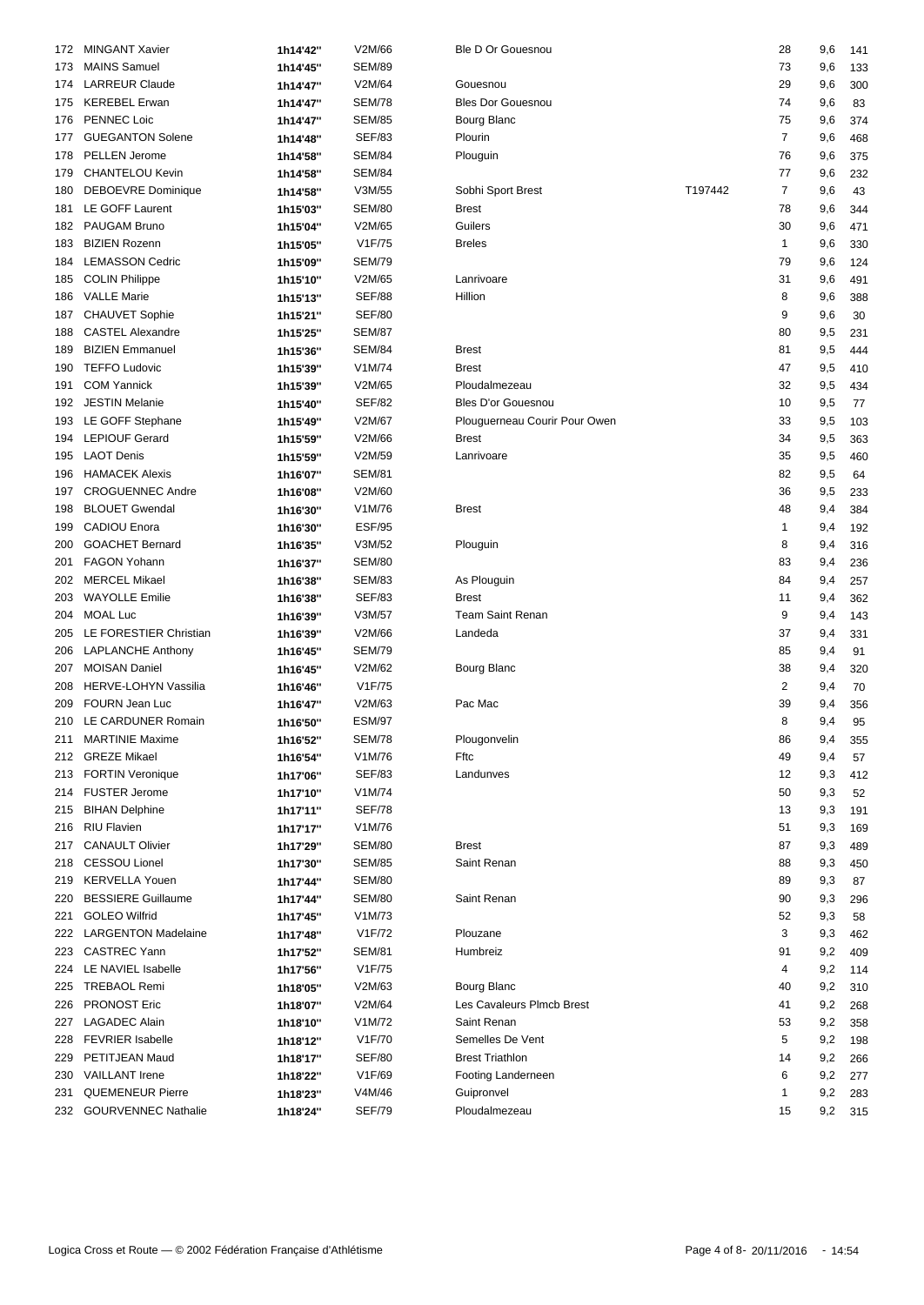| 233 | <b>FAUVEL Anne</b>         | 1h18'25" | V1F/71        |         | Saint Renan                    |         | 7              | 9,2     | 337 |
|-----|----------------------------|----------|---------------|---------|--------------------------------|---------|----------------|---------|-----|
| 234 | <b>GOURVENNEC Erwan</b>    | 1h18'32" | V1M/76        |         | Ploudalmezeau                  |         | 54             | 9,2     | 314 |
| 235 | LE STANC Sylvain           | 1h18'45" | <b>SEM/83</b> |         |                                |         | 92             | 9,1     | 210 |
| 236 | <b>QUERE Eric</b>          | 1h18'47" | V1M/67        |         | Plouarzel                      |         | 55             | 9,1     | 456 |
| 237 | <b>FAVE Pierre</b>         | 1h19'03" | V1M/67        |         | Saint Renan                    |         | 56             | 9,1     | 457 |
| 238 | <b>TROADEC Regis</b>       |          | <b>SEM/80</b> |         | <b>Brest Goelopeurs</b>        |         | 93             | 9,1     | 180 |
|     |                            | 1h19'24" |               |         |                                |         |                |         |     |
| 239 | LE BRIS Stephane           | 1h19'24" | V1M/70        |         | Lanrivoare                     |         | 57             | 9,1     | 435 |
| 240 | <b>LEAL Gorge</b>          | 1h19'32" | V2M/64        |         | Ac Dc                          |         | 42             | 9,1     | 474 |
| 241 | <b>CHIRON Claudie</b>      | 1h19'33" | V2F/61        |         | Presqu'ile De Crozon Jogging C |         | $\mathbf{1}$   | 9,1     | 33  |
| 242 | <b>SIMON Alain</b>         | 1h19'34" | V1M/69        |         | Trezien                        |         | 58             | 9,0     | 367 |
| 243 | <b>GUENA Mickael</b>       | 1h19'34" | <b>SEM/88</b> |         | Brest                          |         | 94             | 9,0     | 332 |
| 244 | <b>JAOUEN Mickael</b>      | 1h19'35" | V1M/70        |         | Les Cavaleurs Plmcb Brest      |         | 59             | 9,0     | 74  |
| 245 | <b>MARC Olivier</b>        | 1h19'35" | V1M/73        |         | Les Cavaleurs Plmcb Brest      |         | 60             | 9,0     | 134 |
| 246 | <b>LE GALL Vincent</b>     | 1h19'37" | <b>SEM/84</b> |         | Saint Thegonnec                |         | 95             | 9,0     | 321 |
| 247 | <b>MEUDEC Frederic</b>     | 1h19'38" | V1M/76        |         | Guilers Athle                  |         | 61             | 9,0     | 140 |
| 248 | <b>CLAQUIN Franck</b>      | 1h19'41" | V1M/68        |         | Plabennec                      |         | 62             | 9,0     | 451 |
| 249 | <b>GOURTAY Didier</b>      | 1h19'45" | V2M/63        |         | Humbleiz                       |         | 43             | 9,0     | 394 |
| 250 | LE MINTIER Veronique       | 1h19'54" | V2F/63        |         | Thales                         |         | $\overline{2}$ | 9,0     | 279 |
| 251 | <b>FABREGUES David</b>     | 1h20'03" | V1M/73        |         | Saint Divy                     |         | 63             | 9,0     | 373 |
| 252 | <b>KERGLONOU David</b>     | 1h20'05" | <b>SEM/89</b> |         | Plouguin                       |         | 96             | 9,0     | 313 |
|     | <b>BRETON Patrick</b>      |          | V2M/59        |         | Ploudalmezeau                  |         | 44             |         |     |
| 253 |                            | 1h20'09" |               |         |                                |         |                | 9,0     | 425 |
| 254 | <b>TAILE MANIKOM Serge</b> | 1h20'11" | <b>SEM/78</b> |         |                                |         | 97             | 9,0     | 178 |
| 255 | LE POUPON Pascal           | 1h20'17" | V1M/74        |         |                                |         | 64             | 9,0     | 418 |
| 256 | VIC Leo                    | 1h20'26" | <b>SEM/90</b> |         |                                |         | 98             | 9,0     | 182 |
| 257 | <b>MARIE Lauriane</b>      | 1h20'29" | <b>SEF/89</b> |         |                                |         | 16             | 8,9     | 136 |
| 258 | <b>KERIVEL Sebastien</b>   | 1h20'30" | V1M/69        |         | <b>Brest</b>                   |         | 65             | 8,9     | 401 |
| 259 | LE REST Olivier            | 1h20'32" | V1M/70        | BRE/029 | Plouarzel                      |         | 66             | 8,9     | 307 |
| 260 | <b>LAVAUD Vivien</b>       | 1h20'33" | <b>SEM/87</b> |         | Rennes                         |         | 99             | 8,9     | 479 |
| 261 | <b>HASCOET Camille</b>     | 1h20'34" | <b>SEF/89</b> |         |                                |         | 17             | 8,9     | 66  |
| 262 | PONDAVEN David             | 1h20'36" | <b>SEM/87</b> |         |                                |         | 100            | 8,9     | 213 |
| 263 | <b>HERVE Aurelien</b>      | 1h20'37" | <b>SEM/78</b> |         |                                |         | 101            | 8,9     | 241 |
| 264 | <b>PAUL Gilles</b>         | 1h20'43" | V1M/70        |         | <b>Acdc Coataudon</b>          |         | 67             | 8,9     | 149 |
| 265 | FILY Jean-luc              | 1h21'10" | V1M/68        |         | <b>Acdc Coataudon</b>          |         | 68             | 8,9     | 224 |
| 266 | <b>LE MENS Andre</b>       | 1h21'11" | V3M/56        |         | Legion Saint Pierre            |         | 10             | 8,9     | 111 |
| 267 | <b>LOSSEC Jean Luc</b>     |          | V1M/74        |         | Plouguerneau                   |         | 69             | 8,9     | 464 |
|     |                            | 1h21'11" |               |         |                                |         |                |         |     |
| 268 | <b>QUEAU Thierry</b>       | 1h21'12" | V2M/66        |         | Dauphins De L'elorn Landerneau | A35337C | 45             | 8,9     | 161 |
| 269 | <b>ROUDAUT Romain</b>      | 1h21'16" | <b>SEM/84</b> |         | Bourg Blanc                    |         | 102            | 8,9     | 442 |
| 270 | PLASSARD Alain             | 1h21'19" | <b>SEM/87</b> |         |                                |         | 103            | 8,9     | 212 |
|     | 271 LE RHUN Rozenn         | 1h21'20" | V1F/72        |         | Bles D Or                      |         | 8              | 8,9     | 209 |
|     | 272 LE JEAN Morgane        | 1h21'21" | <b>SEF/77</b> |         | Saint Renan                    |         | 18             | 8,9 492 |     |
| 273 | RIOU Stephane              | 1h21'28" | V1M/71        |         | Cmbk                           |         | 70             | 8,8     | 168 |
| 274 | <b>LANNUZEL Frederic</b>   | 1h21'30" | V1M/75        |         |                                |         | 71             | 8,8     | 90  |
| 275 | <b>BOURRIGAN Morgane</b>   | 1h21'31" | <b>SEF/93</b> |         | Landerneau                     |         | 19             | 8,8     | 346 |
| 276 | <b>HAVARD Lise</b>         | 1h21'44" | V5F/33        |         |                                |         | 1              | 8,8     | 202 |
| 277 | <b>MAZZA Elisabeth</b>     | 1h21'46" | V2F/63        |         |                                |         | 3              | 8,8     | 137 |
| 278 | <b>CAMPION Isabelle</b>    | 1h21'48" | V2F/64        |         |                                |         | 4              | 8,8     | 26  |
| 279 | LE GLEAU Ludovic           | 1h21'50" | <b>SEM/82</b> |         | <b>Tetes Raids</b>             |         | 104            | 8,8     | 102 |
| 280 | <b>GUYOMAR Pierre</b>      | 1h21'54" | <b>SEM/91</b> |         | Brest                          |         | 105            | 8,8     | 304 |
| 281 | <b>CANTETEAU Sebastien</b> | 1h21'58" | V1M/75        |         | Landunves                      |         | 72             | 8,8     | 413 |
|     | 282 LOAEC Marie-frederiqu  | 1h21'59" | <b>SEF/84</b> |         |                                |         | 20             | 8,8     | 256 |
| 283 | <b>CALLAC Yannick</b>      |          | V1M/76        |         | Saint Renan                    |         | 73             | 8,8     | 433 |
|     | 284 HEON Didier            | 1h22'15" | V2M/62        |         |                                |         | 46             |         |     |
|     |                            | 1h22'16" |               |         | Presquile Club Jogging         |         |                | 8,8     | 416 |
| 285 | <b>QUELLEC Maurice</b>     | 1h22'16" | V2M/58        |         | Brest                          |         | 47             | 8,8     | 327 |
| 286 | CORBEL Jean                | 1h22'17" | V1M/70        |         |                                |         | 74             | 8,8     | 36  |
| 287 | <b>LUCAS Pierrick</b>      | 1h22'29" | V2M/61        |         | Pont Labbe                     |         | 48             | 8,7     | 378 |
| 288 | <b>CHAUVET Juliette</b>    | 1h22'30" | <b>SEF/86</b> |         |                                |         | 21             | 8,7     | 29  |
| 289 | <b>KERHOAS Francis</b>     | 1h22'31" | V2M/63        |         |                                |         | 49             | 8,7     | 84  |
| 290 | <b>LAMOTTE Annette</b>     | 1h22'50" | V1F/76        |         | Brest                          |         | 9              | 8,7     | 490 |
| 291 | <b>LESTIDEAU Nicolas</b>   | 1h22'52" | <b>SEM/81</b> |         |                                |         | 106            | 8,7     | 125 |
|     | 292 LE ROUX Christelle     | 1h22'57" | <b>SEF/81</b> |         |                                |         | 22             | 8,7     | 116 |
|     | 293 LHOSTIS Pascale        | 1h23'00" | V2F/63        |         | Bles D Or Gouesnou             |         | 5              | 8,7 129 |     |
|     |                            |          |               |         |                                |         |                |         |     |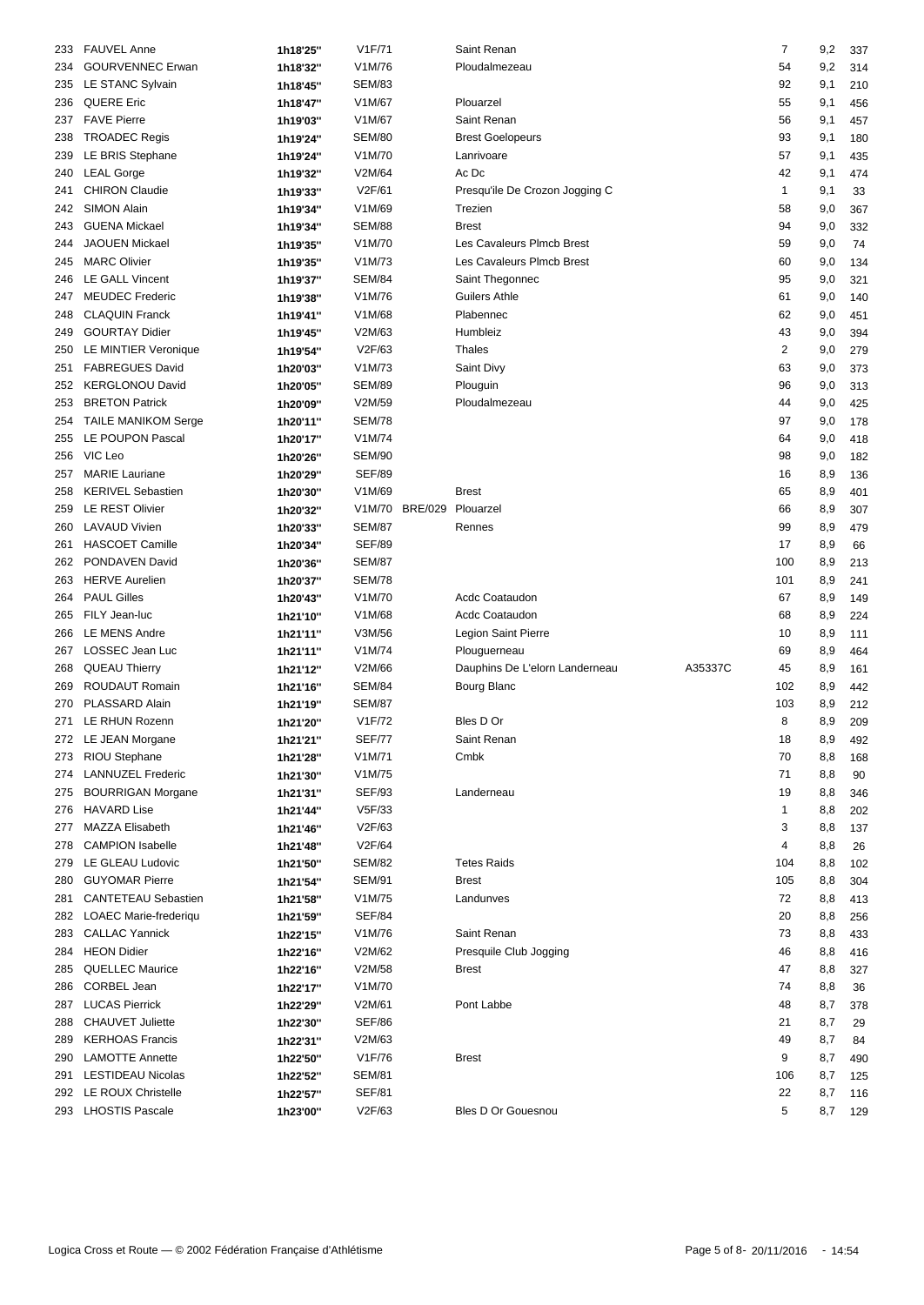| 294 | <b>BIDANEL Christian</b>                       | 1h23'19" | V2M/67              | Footing Landerneen                  |          | 50             | 8,6     | 14             |
|-----|------------------------------------------------|----------|---------------------|-------------------------------------|----------|----------------|---------|----------------|
| 295 | LE GUEN Florence                               | 1h23'20" | <b>SEF/81</b>       |                                     |          | 23             | 8,6     | 249            |
| 296 | <b>GOURVENNEC Emmanuelle</b>                   | 1h23'37" | <b>SEF/82</b>       | Ploudalmezeau                       |          | 24             | 8,6     | 371            |
| 297 | <b>CASTEL Olivier</b>                          | 1h23'38" | V1M/74              | Kerhuon                             |          | 75             | 8,6     | 289            |
| 298 | DU PREMORVAN Anne-gaelle                       | 1h23'40" | V1F/73              | <b>Team Saint Renan</b>             |          | 10             | 8,6     | 45             |
| 299 | LE BRIS Isabelle                               | 1h23'47" | V1F/71              | Cts St Thonan                       |          | 11             | 8,6     | 247            |
|     | <b>JEGADEN Monique</b>                         |          | V2F/65              | Plouezoch                           |          | 6              |         |                |
| 300 | <b>PRIGENT Laura</b>                           | 1h23'52" | <b>SEF/91</b>       | La Joie De Courir Plabennec         |          | 25             | 8,6     | 432            |
| 301 |                                                | 1h23'52" |                     |                                     |          |                | 8,6     | 160            |
| 302 | <b>DUPONT Sebastien</b><br><b>THOMAS Erwan</b> | 1h23'57" | <b>SEM/78</b>       | Pba                                 |          | 107            | 8,6     | 445            |
| 303 |                                                | 1h23'58" | <b>SEM/80</b>       | Triathlon                           |          | 108            | 8,6     | 406            |
| 304 | <b>FAVE Aurelie</b>                            | 1h23'59" | V1F/70              | Saint Renan                         |          | 12             | 8,6     | 458            |
| 305 | LE GRAND Michel                                | 1h24'00" | V2M/66              | Saint Renan                         |          | 51             | 8,6     | 386            |
| 306 | <b>WILLIOT Mireille</b>                        | 1h24'09" | V3F/53              | Roscanvel                           |          | $\mathbf{1}$   | 8,6     | 280            |
| 307 | <b>WILLIOT Jean Gille</b>                      | 1h24'10" | V3M/53              | Roscanvel                           |          | 11             | 8,6     | 281            |
| 308 | <b>GRILLE Regis</b>                            | 1h24'17" | V3M/51              | <b>Brest</b>                        |          | 12             | 8,5     | 417            |
| 309 | <b>GUILLOU Isabelle</b>                        | 1h24'17" | V1F/71              |                                     |          | 13             | 8,5     | 62             |
| 310 | <b>VETEAU</b> Isabelle                         | 1h24'21" | V1F/74              | <b>Team Saint Renan</b>             |          | 14             | 8,5     | 181            |
| 311 | <b>TANGUY Veronique</b>                        | 1h24'24" | V2F/65              | Cts St Thonan                       |          | $\overline{7}$ | 8,5     | 179            |
| 312 | <b>PORTIER Pascal</b>                          | 1h24'25" | V2M/64              | Pac Mac                             |          | 52             | 8,5     | 291            |
| 313 | <b>TATEL Jean Pierre</b>                       | 1h24'34" | V1M/68              | <b>Brest</b>                        |          | 76             | 8,5     | 342            |
| 314 | <b>DAUZOUT Marcel</b>                          | 1h24'35" | V4M/47              | Pacmac Plozane                      |          | $\overline{2}$ | 8,5     | 234            |
| 315 | <b>HERRY Jean Luc</b>                          | 1h24'52" | V2M/62              | Pac Mac                             |          | 53             | 8,5     | 370            |
| 316 | <b>CROIZER Valerie</b>                         | 1h24'53" | V1F/72              |                                     |          | 15             | 8,5     | 41             |
| 317 | QUERE Romain                                   | 1h24'56" | <b>SEM/83</b>       | Saint Renan                         |          | 109            | 8,5     | 495            |
| 318 | <b>QUINIOU Stephane</b>                        | 1h24'58" | V1M/73              | Saint Thonan                        |          | 77             | 8,5     | 348            |
| 319 | <b>MAGUEUR Chritelle</b>                       | 1h24'59" | V1F/69              | Cavale Blanche                      | 97026542 | 16             | 8,5     | 297            |
| 320 | <b>THOMAS Gaelle</b>                           |          | V1F/71              | Cavaleurs De Brest Plmcb            |          | 17             | 8,5     | 275            |
| 321 | POMPIDOU Carolune                              | 1h25'00" | V1F/76              | Fouesnan                            |          | 18             | 8,5     |                |
|     |                                                | 1h25'01" |                     |                                     |          |                |         | 377            |
| 322 | <b>GOURMELON Hubert</b>                        | 1h25'02" | V3M/55              | Milizac                             |          | 13             | 8,5     | 324            |
| 323 | LE GUEN Nathalie                               | 1h25'10" | V1F/69              | Cmbk Plounevez-lochrist             |          | 19             | 8,5     | 105            |
| 324 | <b>BOUCHER Amelie</b>                          | 1h25'16" | <b>SEF/91</b>       | <b>Brest</b>                        |          | 26             | 8,4     | 287            |
| 325 | L'HOUR Philippe                                | 1h25'17" | V1M/67              | Ploudalmezeau                       |          | 78             | 8,4     | 385            |
| 326 | <b>BRUZE David</b>                             | 1h25'19" | <b>SEM/84</b>       | <b>Brest</b>                        |          | 110            | 8,4     | 301            |
| 327 | LOPEZ Jean Michel                              | 1h25'21" | V1M/76              | Gouesnou                            |          | 79             | 8,4     | 454            |
| 328 | <b>CASTEL David</b>                            | 1h25'23" | <b>SEM/79</b>       | Plourin                             |          | 111            | 8,4     | 372            |
| 329 | NICOL Solen                                    | 1h25'28" | V <sub>1</sub> F/77 |                                     |          | 20             | 8,4     | 145            |
| 330 | <b>BERTIN Rozenn</b>                           | 1h25'28" | V1F/77              |                                     |          | 21             | 8,4     | 188            |
| 331 | <b>KERENEUR Olivier</b>                        | 1h25'32" | <b>SEM/78</b>       |                                     |          | 112            | 8,4     | 205            |
|     | 332 KERMORGANT Philippe                        | 1h25'54" | V2M/66              |                                     |          | 54             | 8,4     | 85             |
|     | 333 BODENES Eric                               | 1h25'54" | V1M/69              | Saint Renan                         |          | 80             | 8,4 405 |                |
| 334 | <b>BODENES Nadine</b>                          | 1h25'57" | V1F/70              | Saint Renan                         |          | 22             | 8,4     | 480            |
|     | 335 MERKEL Laurent                             | 1h25'59" |                     | V1M/73 BRE/029 Lta - S/I Ca Morlaix | 1880958  | 81             | 8,4     | 139            |
| 336 | <b>PALLIER Celine</b>                          | 1h26'02" | V1F/73              |                                     |          | 23             | 8,4     | 261            |
| 337 | HABASQUE Serge                                 | 1h26'04" | V2M/58              |                                     |          | 55             | 8,4     | 240            |
| 338 | LE MOAL Paul                                   | 1h26'10" | V2M/67              | Team Humblezh                       |          | 56             | 8,4     | 251            |
| 339 | <b>MENES</b> Isabelle                          | 1h26'15" | V2F/65              |                                     |          | 8              | 8,3     | 138            |
| 340 | <b>CONGARD Yann</b>                            | 1h26'20" | V1M/71              |                                     |          | 82             | 8,3     | 35             |
| 341 | <b>MIORCEC Daniele</b>                         |          | V1F/70              |                                     |          | 24             | 8,3     |                |
|     |                                                | 1h26'23" | V2M/63              |                                     |          |                | 8,3     | 142            |
| 342 | MORVAN Jean François                           | 1h26'24" |                     | Bourg Blanc                         |          | 57             |         | 309            |
| 343 | <b>BESCOND Philippe</b>                        | 1h26'37" | V2M/66              |                                     |          | 58             | 8,3     | 13             |
| 344 | <b>COROLLEUR Muriel</b>                        | 1h26'47" | V1F/70              | Lokournan Triathlon                 | A65280C  | 25             | 8,3     | 38             |
| 345 | <b>COROLLEUR Gilles</b>                        | 1h26'47" | V1M/68              |                                     | A65279C  | 83             | 8,3     | 37             |
| 346 | <b>ROZEC Jean Pierre</b>                       | 1h26'54" | <b>SEM/82</b>       | <b>Brest</b>                        |          | 113            | 8,3     | 303            |
| 347 | FAVENNEC-NGUYEN Beatrice                       | 1h27'00" | <b>SEF/78</b>       |                                     |          | 27             | 8,3     | 50             |
| 348 | <b>AUTES Christine</b>                         | 1h27'01" | V2F/64              | Pac Mac                             |          | 9              | 8,3     | 185            |
| 349 | <b>RIVIER Stephane</b>                         | 1h27'01" | V1M/69              |                                     |          | 84             | 8,3     | 171            |
| 350 | <b>EVRARD Aude</b>                             | 1h27'06" | <b>SEF/78</b>       |                                     |          | 28             | 8,3     | 48             |
| 351 | LE MASSON Alexandra                            | 1h27'13" | <b>SEF/81</b>       |                                     |          | 29             | 8,3     | 110            |
|     | 352 BARBY-RUIZ Geraldine                       | 1h27'29" | <b>SEF/84</b>       |                                     |          | 30             | 8,2     | $\overline{7}$ |
|     | 353 SIMONIN Gerard                             | 1h27'35" | V3M/54              | Kerhuon                             |          | 14             | 8,2     | 284            |
|     | 354 BEAUVALLET Christophe                      | 1h27'50" | V1M/69              | <b>Guilets Athletisme</b>           |          | 85             | 8,2     | 8              |
|     |                                                |          |                     |                                     |          |                |         |                |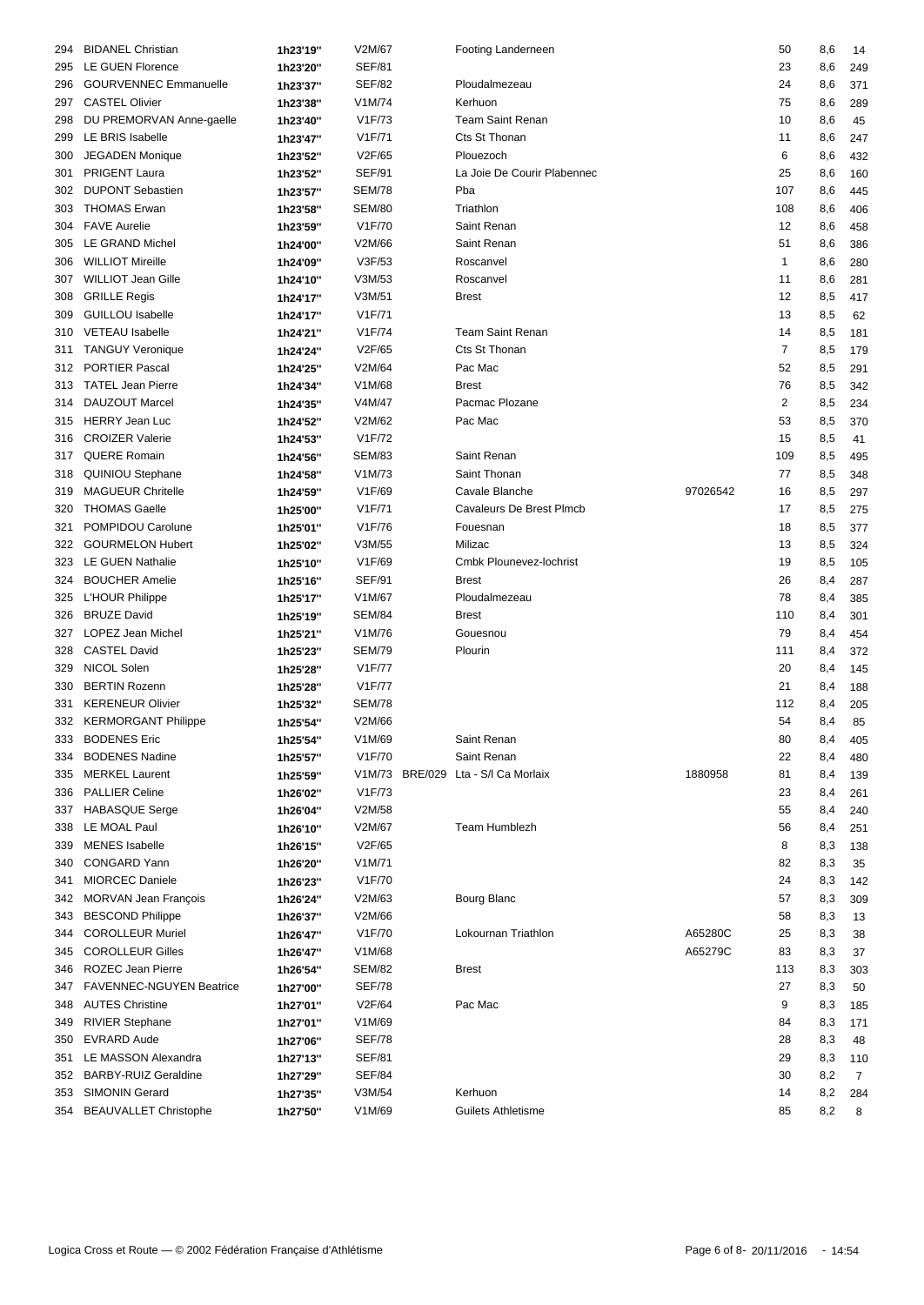| 355 | <b>BELLEC</b> Stephanie    | 1h27'53" | <b>SEF/86</b> |                                     |         | 31           | 8,2 | 187  |
|-----|----------------------------|----------|---------------|-------------------------------------|---------|--------------|-----|------|
| 356 | <b>ARZUR Jeannine</b>      | 1h27'55" | V2F/59        | Ploudalmezeau                       |         | 10           | 8,2 | 349  |
| 357 | <b>COLIN Richard</b>       | 1h27'56" | V3M/55        | Plougoulm                           |         | 15           | 8,2 | 350  |
| 358 | <b>MARCO Brigitte</b>      | 1h27'59" | <b>V1F/77</b> | Acdc Coataudon                      |         | 26           | 8,2 | 135  |
| 359 | <b>KERAVAL Sophie</b>      | 1h28'07" | V2F/67        | Acdc Coataudon                      |         | 11           | 8,2 | 82   |
| 360 | DELLA ROMA Sabrina         | 1h28'15" | <b>SEF/80</b> |                                     |         | 32           | 8,2 | 197  |
| 361 | PAUGAM Andre               | 1h28'16" | V2M/59        | Plouzane                            |         | 59           | 8,2 | 494  |
|     | 362 CARIO Loic             | 1h28'18" | V1M/74        | <b>Brest Triathlon</b>              |         | 86           | 8,2 | 27   |
| 363 | <b>GERBEAUD Paul</b>       | 1h28'25" | <b>ESM/96</b> | Saint Renan                         |         | 9            | 8,1 | 404  |
| 364 | <b>BROSSE Helene</b>       | 1h28'27" | V1F/72        |                                     |         | 27           | 8,1 | 22   |
| 365 | <b>BEGOT Stephanie</b>     |          | V1F/77        |                                     |         | 28           | 8,1 | 10   |
|     |                            | 1h28'30" |               |                                     |         |              |     |      |
| 366 | QUILLIOU Solene            | 1h28'39" | <b>SEF/79</b> |                                     |         | 33           | 8,1 | 216  |
| 367 | <b>ROUDAUT Danielle</b>    | 1h28'48" | V2F/67        |                                     |         | 12           | 8,1 | 172  |
| 368 | LE CARDUNER Annaick        | 1h28'50" | V1F/72        | Les Cavaleurs Plmcb Brest           |         | 29           | 8,1 | 94   |
| 369 | <b>COTTEN Annaig</b>       | 1h28'55" | V1F/70        | Les Cavaleurs Plmcb Brest           |         | 30           | 8,1 | 39   |
| 370 | <b>RALON David</b>         | 1h28'55" | V1M/70        | <b>Brest</b>                        |         | 87           | 8,1 | 366  |
| 371 | ROUDAUT Jacques            | 1h28'58" | V2M/57        |                                     |         | 60           | 8,1 | 390  |
| 372 | LE CROM Sabrina            | 1h29'02" | <b>SEF/86</b> |                                     |         | 34           | 8,1 | 98   |
| 373 | <b>LACROIX Eric</b>        | 1h29'07" | V1M/69        |                                     |         | 88           | 8,1 | 88   |
| 374 | <b>BOULCH Xavier</b>       | 1h29'08" | V1M/72        | Plougonvelin                        |         | 89           | 8,1 | 364  |
| 375 | <b>HALLEGOUET Nicolas</b>  | 1h29'13" | V1M/70        | As Guilers                          |         | 90           | 8,1 | 63   |
| 376 | LE COGUIC Matthieu         | 1h29'20" | <b>SEM/82</b> |                                     |         | 114          | 8,1 | 96   |
| 377 | STEPHAN Marion             | 1h29'40" | <b>SEF/89</b> | Saint Renan                         |         | 35           | 8,0 | 292  |
| 378 | <b>CADIOU Ghislaine</b>    | 1h29'41" | V2F/58        | La Forest                           |         | 13           | 8,0 | 421  |
| 379 | <b>BOURRIGAN Annne</b>     | 1h29'44" | V2F/65        | La Forest                           |         | 14           | 8,0 | 347  |
| 380 | <b>GUILLOTEAUX Gaelle</b>  | 1h29'45" | V1F/71        |                                     |         | 31           | 8,0 | 61   |
| 381 | NONNOTTE Philippe          | 1h29'46" | <b>SEM/79</b> | Les Cavaleurs Plmcb Brest           |         | 115          | 8,0 | 146  |
|     | 382 LE FAOUDER Antoine     | 1h30'02" | <b>SEM/79</b> | Les Cavaleurs Plmcb Brest           |         | 116          | 8,0 | 100  |
| 383 | <b>HASCOET Boris</b>       | 1h30'05" | V1M/73        |                                     |         | 91           | 8,0 | 65   |
| 384 | <b>PIERRE Ophelie</b>      | 1h30'12" | <b>SEF/92</b> |                                     |         | 36           | 8,0 | 154  |
| 385 | <b>GAUTIER Germain</b>     | 1h30'14" | <b>SEM/87</b> |                                     |         | 117          | 8,0 | 53   |
| 386 | <b>PERON Caroline</b>      | 1h30'21" |               | V1F/73 BRE/029 Lta - S/I Ca Morlaix | 1880952 | 32           | 8,0 | 151  |
| 387 | <b>BOULCH Rozen</b>        | 1h30'23" | V1F/71        | Plougonvelin                        |         | 33           | 8,0 | 365  |
|     | <b>MET Marie</b>           |          | V1F/68        |                                     |         |              |     |      |
| 388 |                            | 1h30'40" |               | Plougonvelin                        |         | 34           | 7,9 | 465  |
| 389 | <b>CHOLET Franck</b>       | 1h30'40" | V1M/71        | <b>Bohars</b>                       |         | 92           | 7,9 | 472  |
| 390 | <b>LE LAN Valerie</b>      | 1h30'41" | V1F/73        | La Joie De Courir                   |         | 35           | 7,9 | 208  |
| 391 | JEZEQUEL Pascal            | 1h31'02" | V2M/63        | Ble D Or Gouesnou                   |         | 61           | 7,9 | 78   |
| 392 | <b>RIU Nathalie</b>        | 1h31'05" | V1F/68        |                                     |         | 36           | 7,9 | 170  |
|     | 393 DONVAL Monique         | 1h31'06" | V3F/54        | La Forest                           |         | 2            | 7,9 | 299  |
|     | 394 CADIOU Michel          | 1h31'31" | V3M/56        | La Forest                           |         | 16           | 7,9 | 420  |
| 395 | <b>JAOUEN Marcel</b>       | 1h31'46" | V3M/55        | Plouzane                            |         | 17           | 7,8 | 469  |
| 396 | <b>KERIVEL Bernard</b>     | 1h31'46" | V2M/59        |                                     |         | 62           | 7,8 | 245  |
| 397 | LE LANN Julie              | 1h31'47" | <b>SEF/85</b> | Les Bles D'or Gouesnou              |         | 37           | 7,8 | 108  |
|     | 398 LEON Valerie           | 1h31'55" | <b>SEF/81</b> |                                     |         | 38           | 7,8 | 254  |
| 399 | <b>QUERE Albert</b>        | 1h31'58" | V2M/65        | Bles D Or Gouesnou                  |         | 63           | 7,8 | 269  |
| 400 | <b>CARIOU Guillaume</b>    | 1h32'00" | <b>ESM/95</b> | Saint Renan                         |         | 10           | 7,8 | 319  |
| 401 | <b>LARIDON Jean Claude</b> | 1h32'05" | V2M/60        | Kersaint                            |         | 64           | 7,8 | 369  |
|     | 402 OLIVIER Gael           | 1h32'27" | V1M/68        | Plomodiern                          |         | 93           | 7,8 | 336  |
| 403 | <b>JOUAN Virginie</b>      | 1h32'36" | V1F/76        |                                     |         | 37           | 7,8 | 81   |
| 404 | <b>ANDRE Gilles</b>        | 1h32'54" | V1M/77        | Milizac                             |         | 94           | 7,8 | 4    |
| 405 | PODEUR Sophie              | 1h32'56" | V1F/75        |                                     |         | 38           | 7,7 | 156  |
| 406 | <b>HELLEGOUARCH Sonia</b>  | 1h33'11" | V1F/73        |                                     |         | 39           | 7,7 | 69   |
| 407 |                            | 1h33'37" |               |                                     |         | $\mathbf{1}$ | 7,7 | 1166 |
| 408 | LE VEN Cecile              |          | <b>SEF/79</b> |                                     |         | 39           |     |      |
|     |                            | 1h33'39" |               |                                     |         |              | 7,7 | 122  |
| 409 | <b>BODROS</b> Isabelle     | 1h33'44" | V1F/68        | <b>Bibus</b>                        |         | 40           | 7,7 | 17   |
| 410 | <b>CADIOU Gilbert</b>      | 1h33'45" | V3M/56        | <b>Bibus</b>                        |         | 18           | 7,7 | 23   |
| 411 | <b>LOZACH Nathalie</b>     | 1h33'46" | V1F/73        |                                     |         | 41           | 7,7 | 131  |
|     | 412 SANQUER Sebastien      | 1h33'47" | V1M/74        |                                     |         | 95           | 7,7 | 174  |
|     | 413 GILLOUARD Alain        | 1h33'48" | V2M/61        | Plabennec                           |         | 65           | 7,7 | 493  |
| 414 | <b>DELBART Severine</b>    | 1h33'49" | V1F/76        |                                     |         | 42           | 7,7 | 196  |
|     | 415 LE FUR Delphine        | 1h34'09" | V1F/70        |                                     |         | 43           | 7,6 | 101  |
|     |                            |          |               |                                     |         |              |     |      |